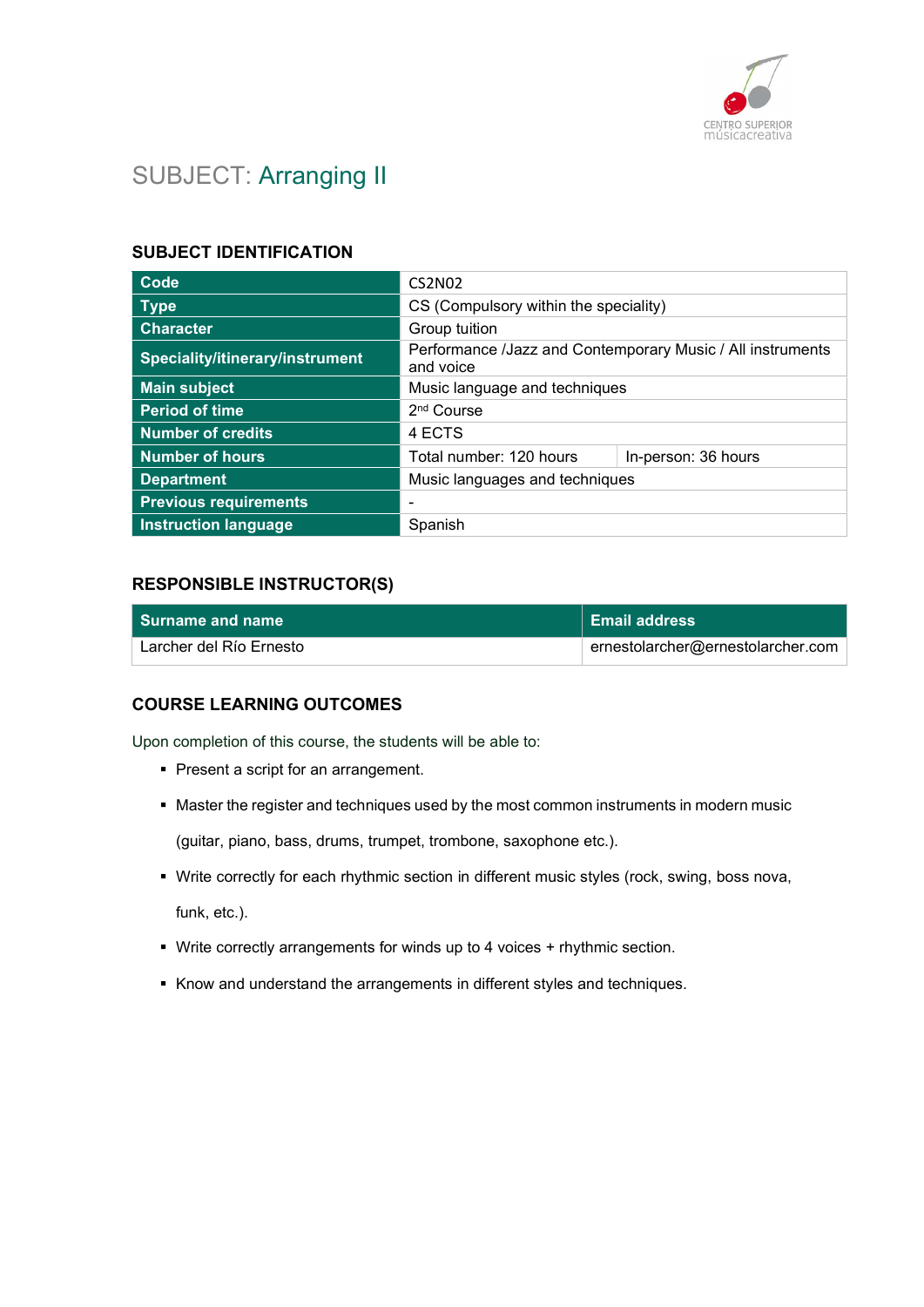

### COURSE CONTENT

| <b>Thematic block</b>           | <b>Theme/Repertoire</b>                                                                                                                                                                                         |
|---------------------------------|-----------------------------------------------------------------------------------------------------------------------------------------------------------------------------------------------------------------|
|                                 | Theme 1. Parts of an arrangement.                                                                                                                                                                               |
| I. Present an arrangement       | Theme 2. Presentation of a scripts.                                                                                                                                                                             |
| II. Instruments and notation    | Theme 3. Rhythmic section and wind instrument.                                                                                                                                                                  |
| III. Writing in voices          | Theme 4. Voice writing techniques: parallel, opposed and oblique<br>movement. Melodic paraphrasing.                                                                                                             |
|                                 | Theme 5. Writing techniques for 3 voices: main notes and passing<br>notes. Open and close position.                                                                                                             |
| <b>IV. Voices harmonization</b> | Theme 6. Writing techniques for 4 voices: main notes and passing<br>notes (tonicization, reharmonization, modal exchange etc.). Open<br>and close position. Drop 2, Drop 2-4. Substitutions 9-1, 6-5, 6-7, etc. |

### STUDENT´S STUDY HOURS PLANNING

| <b>Activity type</b>                                           | <b>Total hours</b>  |
|----------------------------------------------------------------|---------------------|
| <b>Theoretic activities</b>                                    | 9,7 hours           |
| <b>Practice activities</b>                                     | 14,7 hours          |
| Other mandatory training activities (seminars, workshops etc.) | 9,6 hours           |
| <b>Test taking</b>                                             | 2 hours             |
| <b>Student self-study hours</b>                                | 60 hours            |
| <b>Practice preparation</b>                                    | 24 hours            |
| <b>Total studying hours</b>                                    | $36+84 = 120$ hours |

#### **METHODOLOGY**

| <b>Theoretical activities</b>                                                | Theoretical/conceptual explanations and analysis of different<br>examples coming from all the most relevant music styles.                                                                       |
|------------------------------------------------------------------------------|-------------------------------------------------------------------------------------------------------------------------------------------------------------------------------------------------|
| <b>Practical activities</b>                                                  | Practical application of what has been studied in class through<br>transcriptions, collective group intonation, performance with<br>instrument, sight-reading, rhythms and melodies composition |
| <b>Other training mandatory</b><br>activities (workshops,<br>seminars, etc.) | Meet the Artist sessions, concerts, rehearsals, and thematic sessions<br>with visiting professors                                                                                               |

## ASSESSMENT TOOLS

| $\mid$ Theoretical activities $\mid$ | Participation: The students must actively participate in class, proving |
|--------------------------------------|-------------------------------------------------------------------------|
|                                      | interest and/or understanding of the content covered.                   |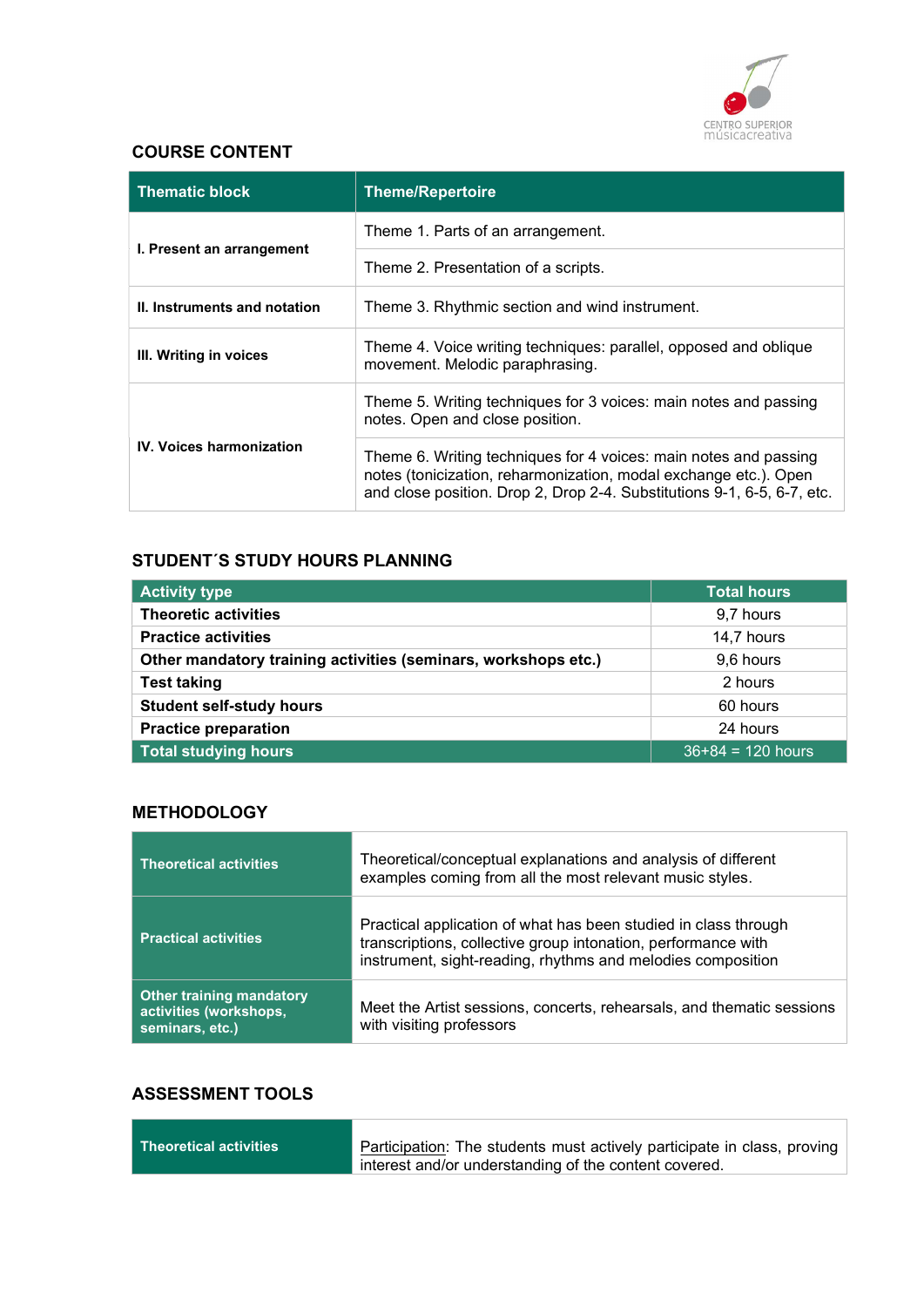

|                                                                          | Continuous evaluation: The students must fulfil the requested<br>assignments during the whole academic course, proving research<br>ability and practice synthesis skills concerning theoretical concepts in<br>performance.                                                                                                                                                                                                                                                                                                                                                        |
|--------------------------------------------------------------------------|------------------------------------------------------------------------------------------------------------------------------------------------------------------------------------------------------------------------------------------------------------------------------------------------------------------------------------------------------------------------------------------------------------------------------------------------------------------------------------------------------------------------------------------------------------------------------------|
| <b>Practical activities</b>                                              | Participation: The students must actively participate in class, proving<br>interest and/or understanding of the content covered.<br>Continuous evaluation: The students must fulfil the requested practical<br>assignments during the whole academic course based on to team-<br>work dynamics and also prove writing and oral skills.<br>Performance exams: The students must take at least two exams<br>during the academic course in order to show the practical skills<br>acquired and the practical assimilation of the course contents,<br>following the tests instructions. |
| Other educational mandatory<br>activities (workshops,<br>seminars, etc.) | Participation: The students must actively participate in the different<br>relevant events as considered by the instructor or by the degree<br>coordinators.                                                                                                                                                                                                                                                                                                                                                                                                                        |

#### ASSESSMENT CRITERIA

| <b>Theoretical activities</b>                                                | To develop in a reasonable way a conceptual-theoretical<br>framework and analyse consequently examples from the most<br>relevant music styles.                                          |
|------------------------------------------------------------------------------|-----------------------------------------------------------------------------------------------------------------------------------------------------------------------------------------|
| <b>Practical activities</b>                                                  | To apply practically the skills developed in class through<br>transcriptions, group intonation, instrument performance, sight-<br>reading and through rhythms and melodies composition. |
| <b>Other training mandatory</b><br>activities (workshops,<br>seminars, etc.) | To attend and participate in the relevant events for their education<br>(Meet the artists sessions, invited professors sessions, concerts<br>and rehearsals)                            |

### GRADE DETERMINATION SYSTEM Grade determination system in continuous assessment

|                       | Grade percentage |
|-----------------------|------------------|
| Participation         | 20%              |
| Continuous assessment | 20%              |
| Mid-term exam         | 30%              |
| Final exam            | 30%              |
| Total                 | 100%             |

## Grade determination system in cases of loss of continuous assessment right

|            | <b>Grade percentage</b> |
|------------|-------------------------|
| Final exam | 80%                     |
| Total      | 80%                     |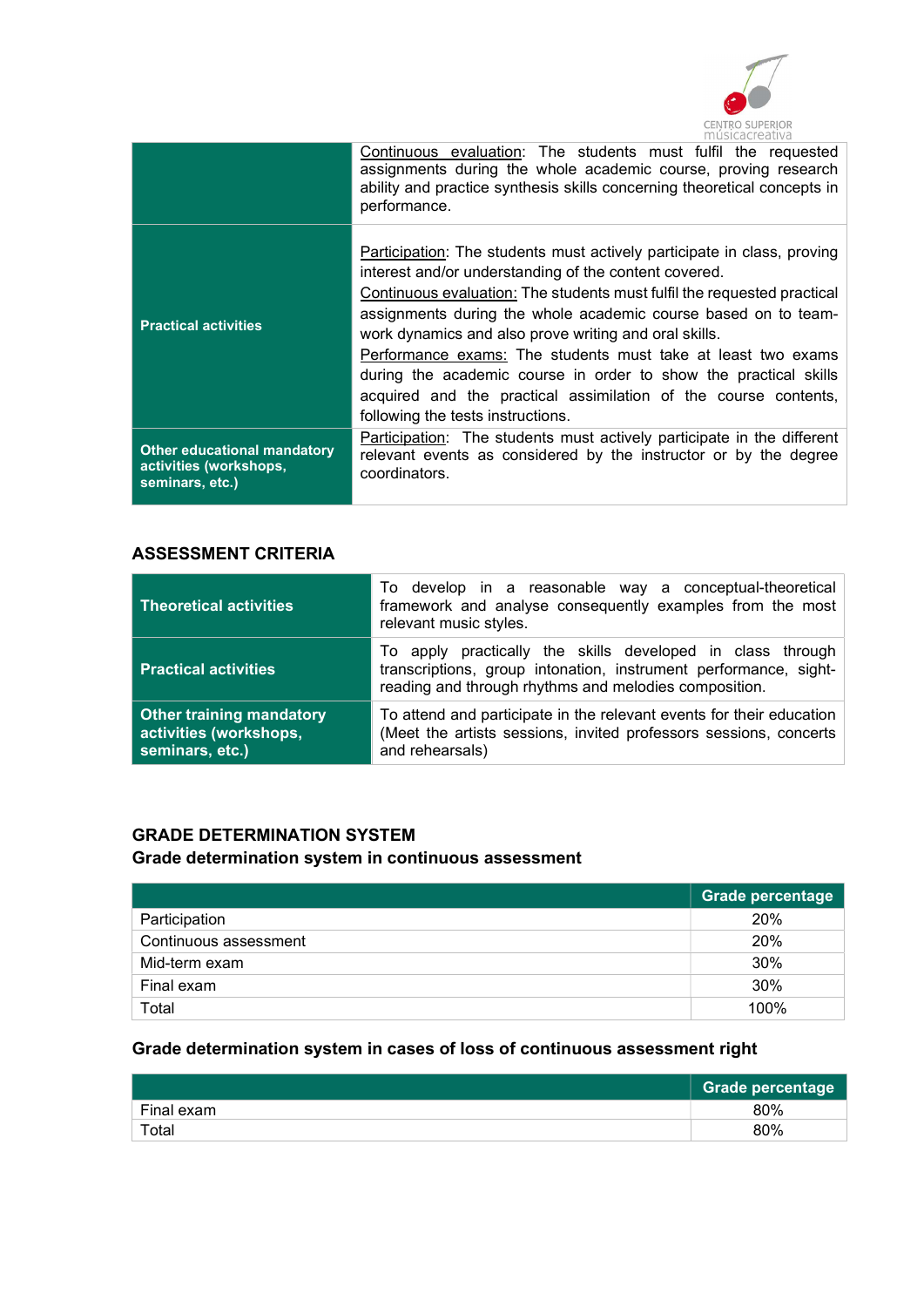

#### Grade determination system for the extraordinary assessment call

|             | <b>Grade percentage</b> |
|-------------|-------------------------|
| Retake exam | 100%                    |
| $\tau$ otal | 100%                    |

#### Grade determination system for students with disabilities

In principle, the grade determination system for students with disabilities will be carried out following the criteria set for the rest of the students, ensuring equal opportunities and conditions for all the students. However, if necessary, the instructor in charge will take into account the type of disability of the concerned student. Should the situation apply, the assessment conditions will be adapted in accordance to the limitations of the corresponding disability.

These considerations will be established once the concerned student enrols in the corresponding courses. For the official records, the student and/or the student representative will be requested to present the corresponding disability report for the official accreditation.

|                       | Grade percentage |
|-----------------------|------------------|
| Participation         | 20%              |
| Continuous evaluation | 20%              |
| Mid-term exam         | 30%              |
| Final exam            | 30%              |
| Total                 | 100%             |

#### RESOURCES AND DIDACTIC MATERIAL

#### Campus virtual https://musicacreativa.classlife.education/

#### **Bibliography**

| <b>Tittle</b>    | Jazz Arranging and Composing                  |
|------------------|-----------------------------------------------|
| <b>Author</b>    | <b>Bill Dobbins</b>                           |
| <b>Publisher</b> | Avance Music                                  |
|                  |                                               |
| <b>Tittle</b>    | Técnicas de arreglos para la orquesta moderna |
| <b>Author</b>    | Enric Herrera                                 |
| <b>Publisher</b> | Antoni Bosch                                  |
|                  |                                               |
| <b>Tittle</b>    | The Contemporary Arranger                     |
| <b>Author</b>    | Don Sebesky                                   |
| <b>Publisher</b> | Alfred                                        |

#### Complementary bibliography

| Tittle   | Arranging and Composing |
|----------|-------------------------|
| l Author | David Baker             |